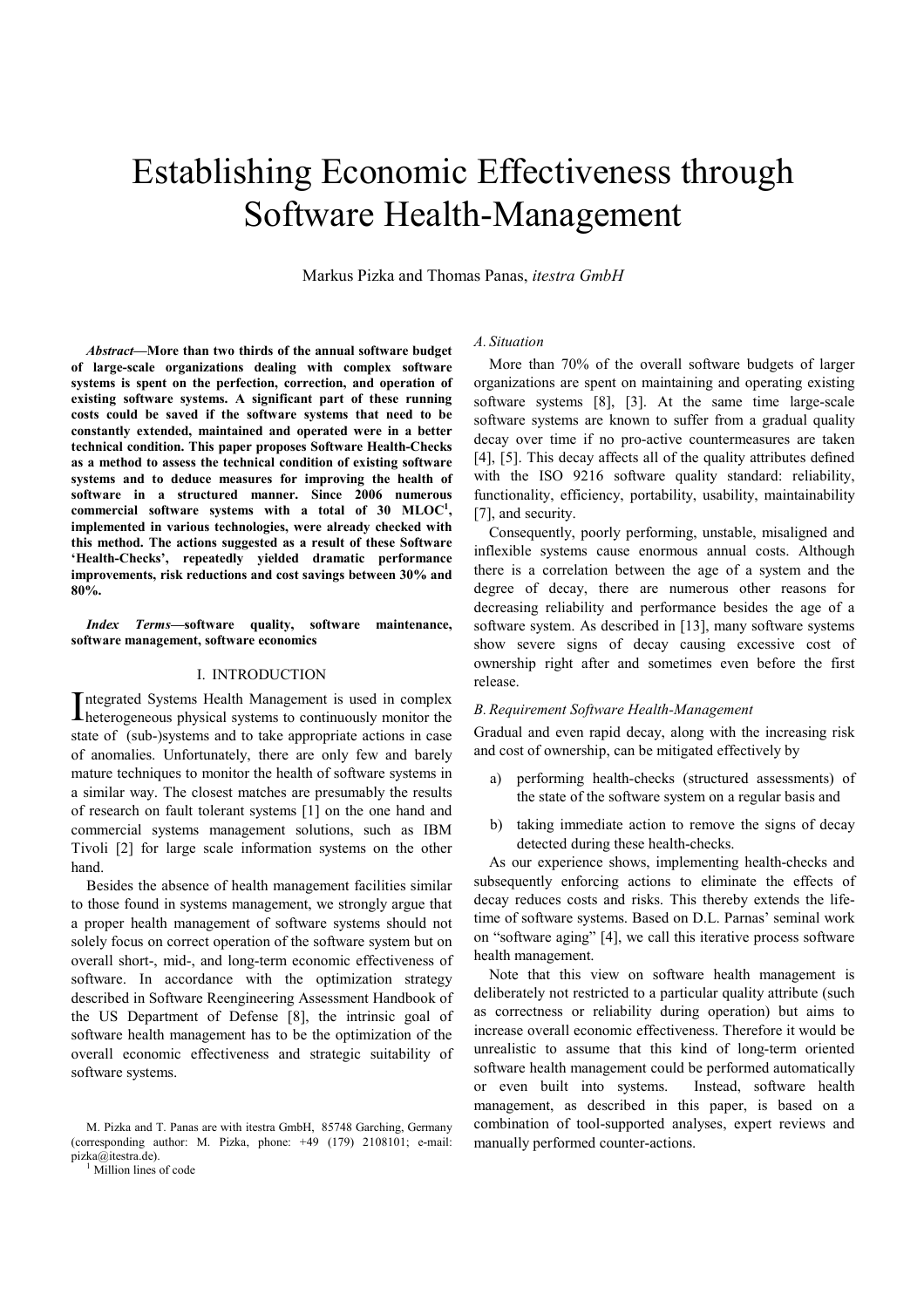#### **Outline**

Section II explains the quality model and the analysis process that we use to assess the health of software systems. Thereafter, this paper focuses on our experiences performing software health management in practice. We show key findings from software health checks on more than 30 MLOC and outline actual improvements achieved in Section III.

# II.HEALTH CHECK MODEL AND PROCESS

### A. Software Quality Equals Economic Effectiveness

In order to assess the health condition of a software system, one needs to establish a proper software health model, which in turn requires software quality to be measured. As stated in [10] and others the frequently used term software quality has many different meanings.

The most commonly used definition of software quality is "conformance to a specification". However, this entails that quality measurement results are meaningless if the initial specification is incomplete or weak by itself. Since most specifications in practical settings are indeed weak, virtually every software system was deemed high quality under this definition, which is certainly untrue.



Fig. 1. Practically relevant software quality equals economic effectiveness.

There are, of course, numerous other definitions for software quality besides "conformance" as in [7]. However, the ISO9126 standard as well as many other definitions from research on software metrics fall short of explaining the actual importance of software quality defects. For instance, although the cyclomatic complexity metric (CC) [14], that tries to compute program complexity by counting call graph dependencies, is agreed upon to be important, the actual effect of an increased or decreased CC for a particular software system is rather unclear.

In contrast to this, the improvement process, described in the Software Reengineering Assessment Handbook [8], relates technical properties of software systems with economic effects and strategic considerations to generate a complete, actionable and enforceable view on the state of a system and options to deal with it.

We strongly support this integrated view, particularly the strong combination of technical observations and economic impacts, and therefore propose a value-based view on software quality as sketched in Figure 1. With this quality model in mind, a software system has high quality (i.e. is healthy) if and only if its costs are low.

Tough this economically-based definition of quality might initially sound exaggerated it simply reflects practically reality. For example, the only reason to increase the performance of a software system is to reduce costs through a weighted combination of a) reduced waiting cycles of users, b) reduced resource consumption, c) reduced testing effort, and d) decreased risk of failure (e.g. due to buffer overruns). Sometimes, building the business case for a particular quality attribute is certainly challenging but nevertheless indispensable because virtually every statement about quality will be ignored in the long run if only the costs of achieving it are quantified but not it benefits. One has to accept the reality that this even holds for properties such as safety and security. If the sum of the expected disadvantages and penalties of a security flaw is lower or equal the cost of avoiding or fixing it, it will most likely be ignored.

Among the consequences of this model are: First, it guarantees that everything that is regarded during quality analysis is relevant to the owner of the system, because everything gets mapped onto the actual cost structure. Second, it allows assessing the quality of a software system from two different perspectives, i.e. economics and technical properties. E.g. a system that does not cause any maintenance costs is by definition highly maintainable. There is hardly any need for a sophisticated technical analysis of the maintainability metrics such as the SEI maintainability index in this case. At the same time, a system that handles large volume of data with inadequate algorithms, such as bubble-sorts or in single linked lists, will be unnecessarily expensive for its owner. Hence, defining cost effectiveness as the quality goal allows combining economic and technical data during quality analysis which produces highly relevant health-check results in a very efficient way.

#### B.Economics-based two-dimensional software quality model

Based on this notion of software quality, we developed a quality model that organizes the criteria that need to be assessed during software health-checks into two dimensions, see figure 2.



Fig 2. Two-dimensional quality model

At the top of this model is the breakdown structure of all activities that are performed on a software system and represent the major costs. The activities used in a certain setting depend on the organization that owns the software, its processes and its strategy. Typical relevant activities are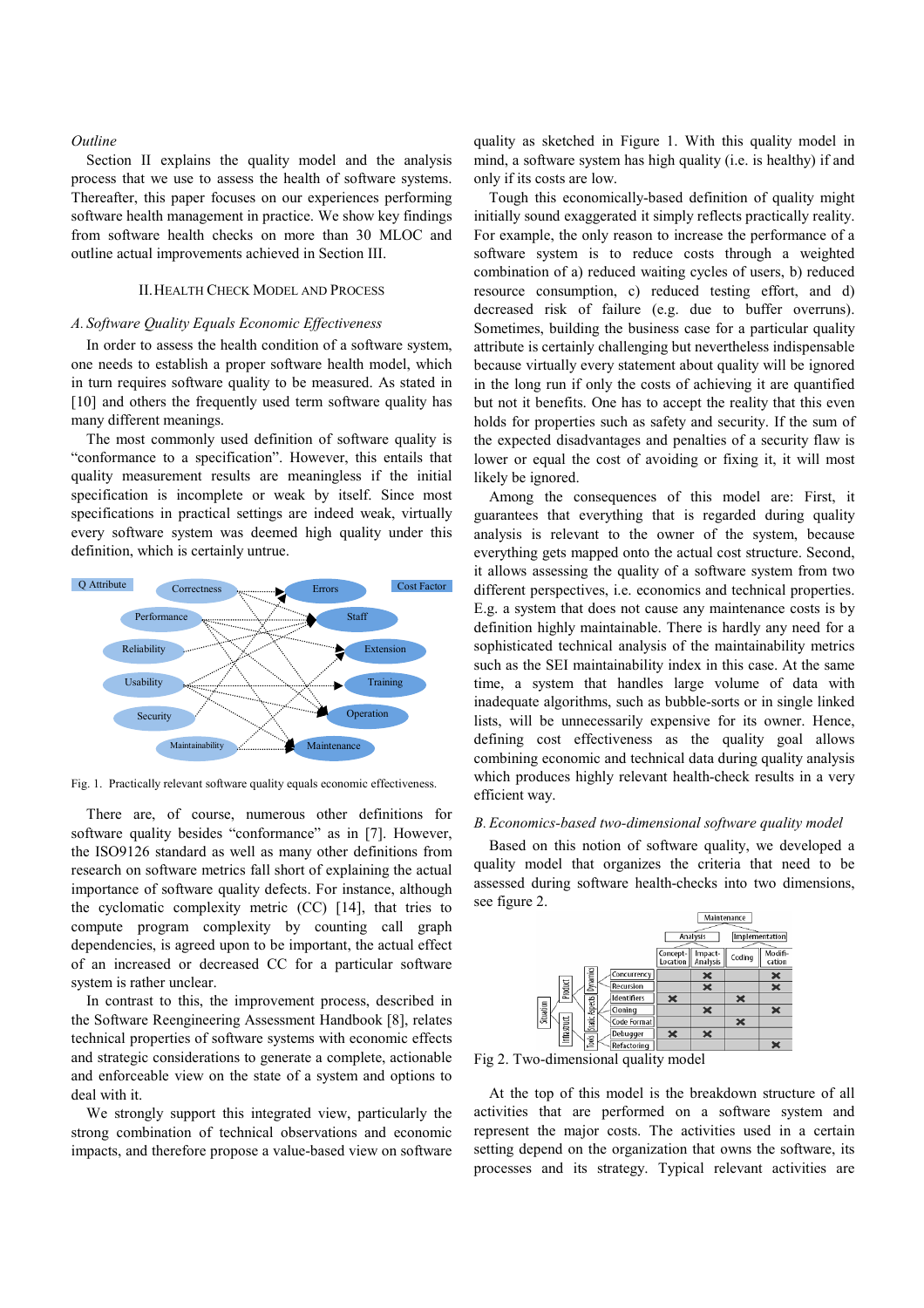maintenance (as shown as an example in fig. 2), development, and operations but also repairing damages due to software failure.

At the left of the models are the facts that describe the technical state of the software system including properties of the organization such as it process maturity. The technical facts are more or less context-independent with minor variations between different technologies (e.g. COBOL, Java).

The current version of our quality model encompasses 260 criteria that were chosen because of their strong impact on certain activities and therefore costs. Selected examples are:

- Sample facts about the code: cloning ratio, unused code, number of workarounds, conditional ratio, architectural violations, quality of naming
- Sample facts about the documentation: homonym ratio, synonym ratio, completeness, actuality
- Sample facts about the organization: CMMi level, number of employees with process know-how, number of employees with system know-how

For more information about our quality-model, please refer to [6][9][12].

### C.Health Management Process

During our Health-Check, we initially determine costs (top) and then the technical properties (left) of a software system. The analysis of technical properties consists of the following steps:

- Retrieve artefacts, i.e. code, documentation, execution profile, economic statements (invoices, etc.)
- Perform interviews with key stakeholders to collect facts about the organization, processes, etc.
- Tool-supported static analysis of the code base with ConQAT [11]; i.e. analysis of the size of the system, cloning ratio, loop nesting, comment ratio, and other metrics
- Manual inspection of the code and documents
- Review of the analysis results with technical experts of system (e.g. former developers)
- Design of improvement actions if indicated
- Planning and ROI (return on investment) estimation for all improvement actions
- Presentation of the results to the owners of the software system, who will decide whether optimizations are executed

Note, the analysis uses a tool (ConQAT) only to collect some but important facts about the code and its documentation and to guide manual inspection. All other facts are analysed either through manual inspection or through interviews. However, in practice, the complete analysis phase takes only 5 to 15 man-days, depending on the size of the system under consideration.

From the initial Health-Check, Health Management proceeds with executing appropriate actions to eliminate the quality defects detected. The time and effort needed to

implement these actions clearly depends on the number and complexity of the selected actions. However, most times improvement actions are only performed if they are completed and yield a positive ROI within less than 12 months

Despite of numerous technical challenges, the biggest challenge to successfully improving the health of software systems is an organizational and psychological issue: i.e. how to gain and preserver acceptance and trust from the stakeholders of the system. Original developers commonly do not understand the need for change, and managers responsible for such systems are also averse to change. This is mainly because managers are afraid that they could be made responsible for actions that they incorrectly or insufficiently supervised in the past. Our Health-Check uses, amongst others, two essential techniques to overcome these problems:

- 1.We structure the presentation of health-check results according to importance so that management can easily be convinced of problems inherent in their software systems. For this, our initial slide shows the economic potential of improvements followed by an overview of health-check results. Thereafter, we present more details, down to code fragments showing the weaknesses. Interestingly, showing code repeatedly proved to be the most convincing information – even to top managers.
- 2.We take full responsibility for our actions. Our funding and success is dependent on the success of our optimizations. Our customers pay based on our performance and results we achieve and not according to our initial projections.

### III. EXPERIENCES

itestra has applied its health-check model to real world systems implemented in PL/I, C, COBOL, Java, Matlab/Simulink and PHP, since 2006. The total size of all systems analyzed exceeds 30 MLOC (million lines of code). These systems are worth about \$500 million in assets and create \$50 million in annual costs for development and maintenance. Our healthcheck of these systems indicated that these annual costs can be reduced by at least 30% within one year. Figure 3 shows the distribution of an analysis of 20 systems.

Every dot in the graph represents an individual software system. The horizontal position of the dot corresponds with the actual total annual costs in thousand Euros of this system. E.g., the bullet at the top right corner of the graph corresponds to a system with annual costs of almost 2 Mio EUR for development, maintenance, operation, and hard-/software resource consumption. The vertical position, i.e. the technical quality index (TQI), indicates the aggregated technical abnormality of the system relative to the average of all systems assessed (higher  $\sim$  worse, lower  $\sim$  better). The middle of the vertical axis marked with "0", corresponds to the average of all measurements. The TQI is computed by first mapping every measurement of a quality attribute on a scale from  $-3$  (best) to +3 (worst) according to the deviation of the measurement result for the particular system from the average of all systems. Second, these mappings from measurement results to the  $[-3; +3]$  penalty scale are summed up per system.